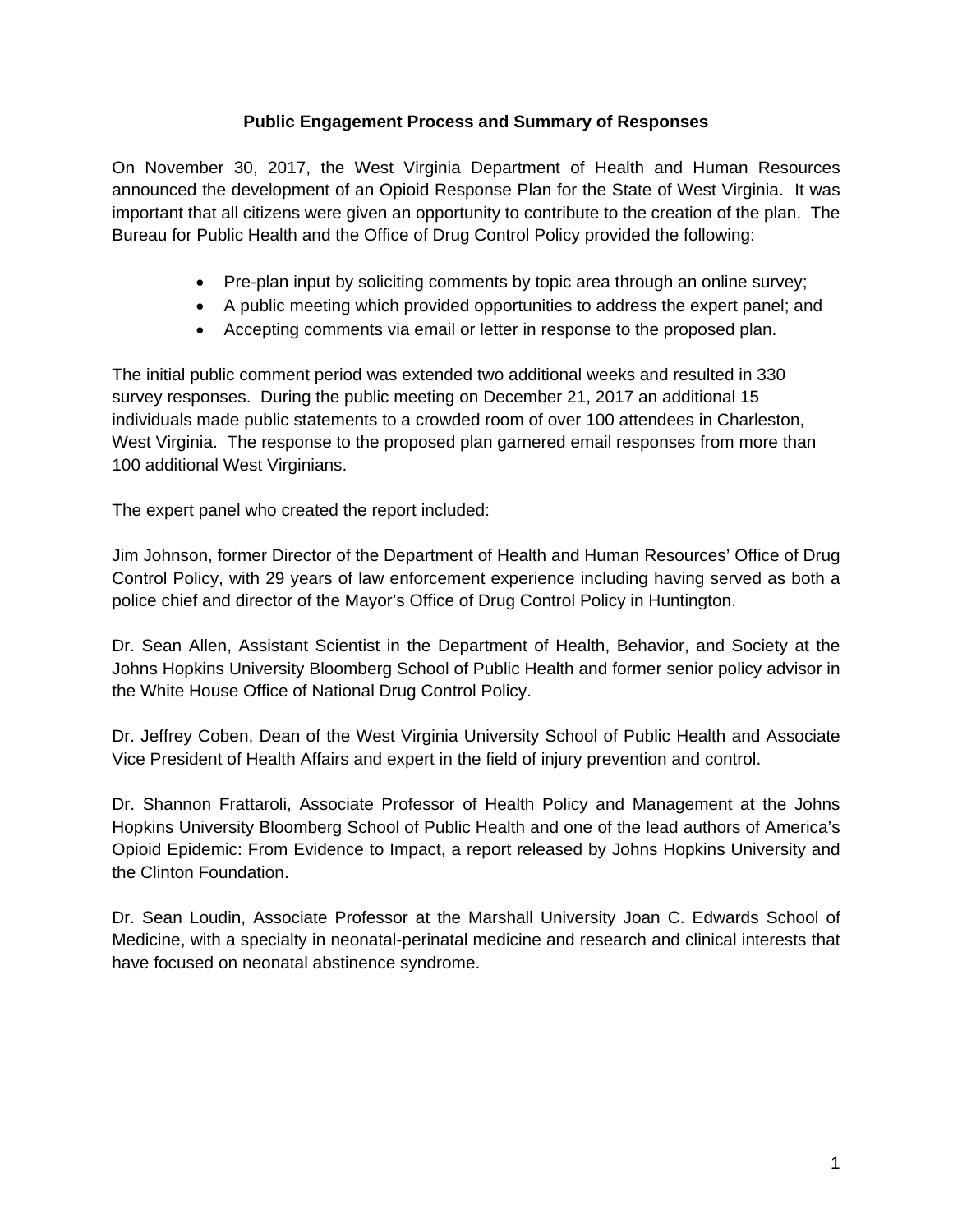

The following chart represents the topic areas of the public comments submitted through the online survey.

This report reflects recommendations from the expert group, based on their review of public comments; the public meeting; information received from senior state officials in the Bureau for Public Health, Bureau for Medical Services, and Bureau for Behavioral Health and Health Facilities; review of data; and knowledge of national best practices.

The Bureau for Public Health and Office of Drug Control Policy thanks all West Virginians who participated in this process.

# **Comments on Prevention**

Multiple comments supported the proposed plan's recommendation for stronger authority to address excessive prescribing of opioid medications.

Multiple comments expressed concern about access to opioid for patients with pain. As one comment stated, "People have been made to feel like criminals simply because they are ill." The proposed plan cites the 2016 guidelines for use of opioids in chronic, non-cancer pain. These guidelines make clear that it can be appropriate for doctors to prescribe opioids for chronic, noncancer pain in certain circumstances and provide guidance on how to best manage the care of these patients. **The proposed plan now states, "It is important that efforts to address excessive prescribing not go too far**. In developing a targeted investigation to assess prescribing, the professional boards should recognize the importance of individualized care and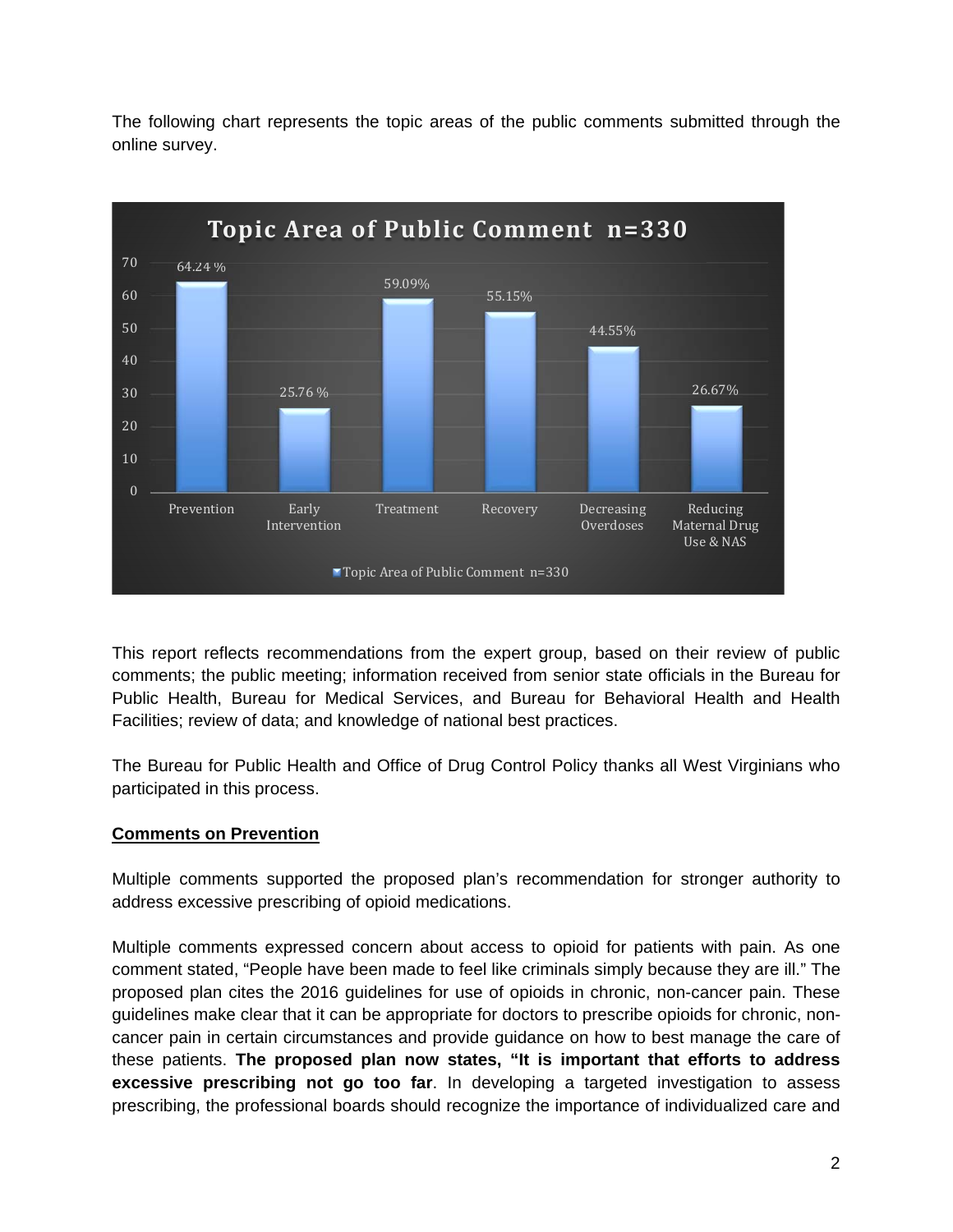clinical judgment in supporting patients with severe pain and where inappropriate prescribing is found, should support the tapering of medications rather than rapid withdrawal." In addition, the Controlled Substances Monitoring Board can apply parameters to identify prescribing outside the standard of care for further review.

A number of comments called for additional limitations on prescribing of pain medications, such as a rule limiting all prescriptions of pain medication to 15 pills, with no refills. **These restrictions were not supported by the CDC guideline and were not adopted.** 

A comment asked for legislation to increase penalties for physicians who provide "clearly medically contraindicated prescriptions." Practicing outside the standard of care is an issue for the Board of Medicine. The plan supports expanding the authority of the Board of Medicine for such situations.

A comment asked whether West Virginia should limit dispensing of opioids to pharmacies, so excessive amounts are not being distributed by pharmacies. This is an appropriate role of the federal Drug Enforcement Administration.

Several comments asked for specific mention of strategies to identify high-risk youth based on adverse childhood experiences. **This comment was adopted.**

A comment expressed concern that unnecessarily harsh language might discourage physicians from ever prescribing medications for pain. **The language has been modified.** 

A comment supported reimbursement for non-pharmaceutical approaches to managing pain. **This idea has been included.** 

A comment suggested improved training of medical students in prescribing of pain medications and treatment of addiction. **This comment has been adopted**.

A comment suggested further investigation of workplace-related injuries as a contributor to the opioid crisis. This is an intriguing area for further study, but is **not included in the list of shortterm, high impact recommendations.** 

A comment suggested making sure that when a provider's ability to prescribe is revoked there is a plan for patient care. **This idea is now included in the report.** 

A comment suggested exploring the idea of a secure medication cache at home for individuals who need opioid medications. This idea is intriguing and additional exploration and evidence is warranted.

# **Comments on Early Intervention**

Multiple comments supported the plan's proposal for a campaign targeting stigma.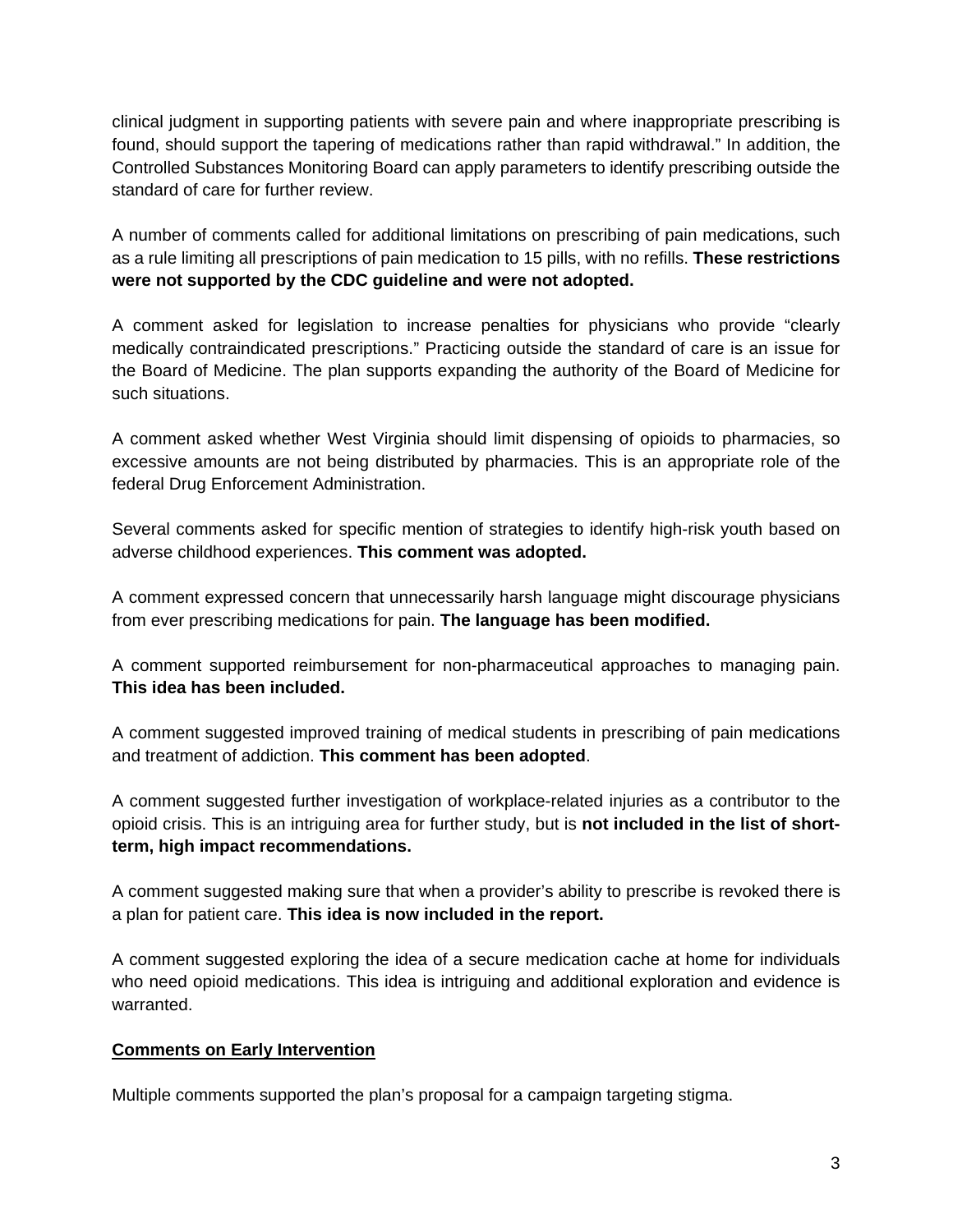A comment recommended that the state communication campaign on stigma include information about the help line, 1-844-HELP-4WV to improve access to treatment. **This comment was adopted.** 

Several comments supported the plan's recommendations supporting harm reduction programs, including syringe exchange programs. These programs have a strong evidence base for reducing HIV infection without increasing illicit activity.

One comment suggested an increase in punishment for people violating drug laws would be effective. In the setting of addiction, the evidence is to the contrary; treatment instead of incarceration for non-violent offenders addresses addiction and reduces recidivism. **This comment was not adopted.** 

Several comments suggested broader language around alternatives to incarceration, rather than exclusively focusing on the LEAD program. **Additional language has been added to the report.** 

# **Comments on Treatment**

Multiple comments supported the plan's recommendation to expand treatment with medications, including use in the detention system to improve access to treatment and reduce the number of fatal overdoses.

A comment asked whether DHHR should encourage limitations to the time individuals should receive medications for treatment of opioid use disorder. **This is not recommended by public health authorities**, based on studies showing an increase in relapse rates on early termination. Decisions about medications should be made by individuals and their clinicians, and long-term treatment with medications should be accepted as a treatment for a chronic illness. As another comment stated, "I feel if you are stable on the medication, you should by all means be able to stay on it, as if insulin would keep a [patient with diabetes] stable you wouldn't rip that away … and say ok that's the x amount of time we are allowed to prescribe this to you."

Multiple comments pointed out the vital role of Medicaid in financing treatment for opioid addiction treatment. **This comment was adopted.** 

A comment pointed out that if implemented, a work requirement in the Medicaid program should be carefully designed to not interfere with access to care for individuals with opioid use disorder. **This comment was adopted**.

A comment requested clarity that patients should have access to all-FDA approved medications for use in the treatment of SUD. **This comment was adopted**.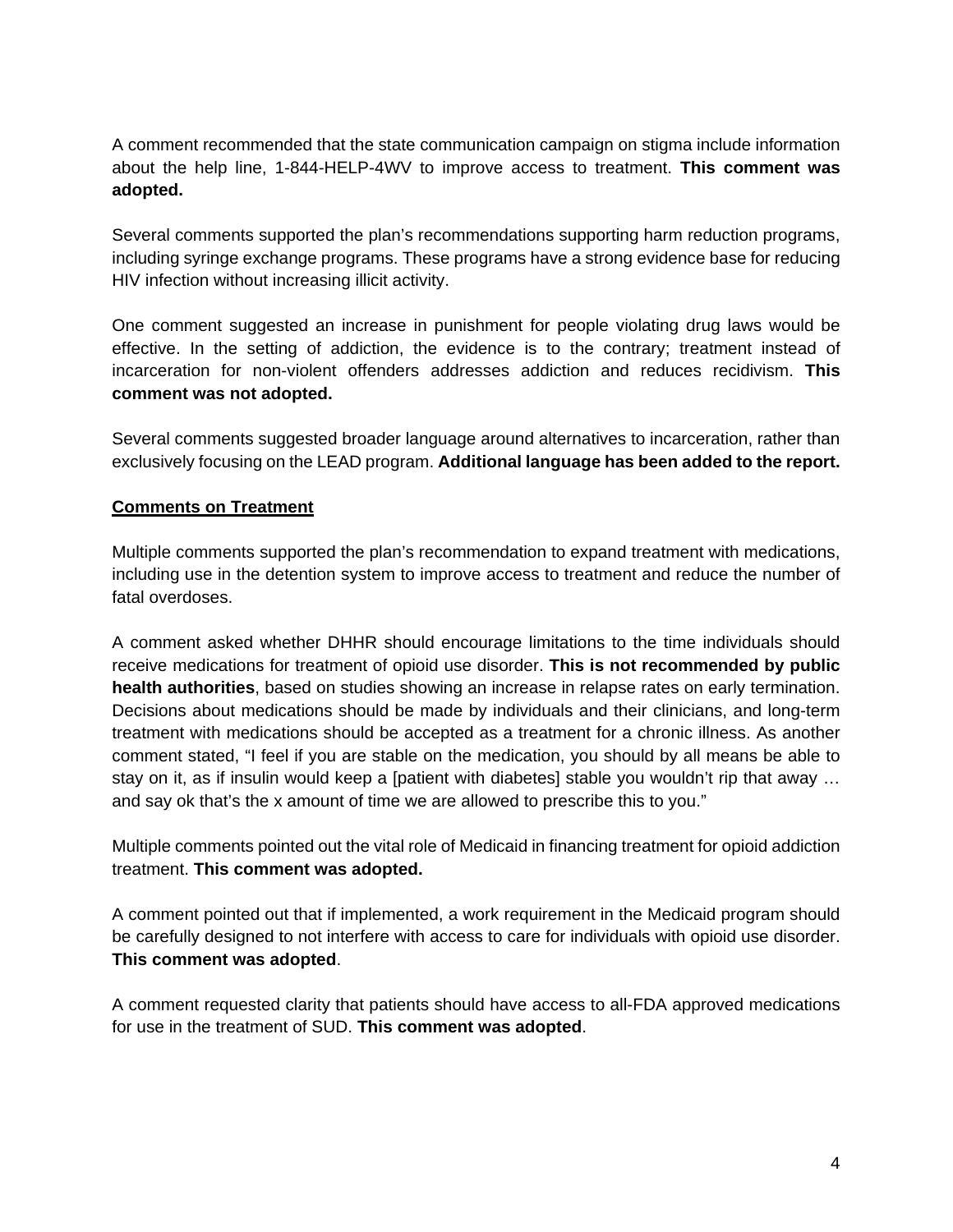A comment supported the report's recommendation on treatment in Emergency Departments, stating "My husband has overdosed twice and both times we left the ER with little to no knowledge of any treatment centers."

A comment suggested there should be additional resources for long-term residential treatment beyond the Ryan Brown fund. Given that the Ryan Brown fund investments are now being made, there is an urgent need for expansion of outpatient services. Further investments in long-term residential treatment may indeed be necessary and should be considered as the treatment system expands.

A comment supported sending patients out of state for addiction treatment. However, there is strong evidence supporting community-based treatment, and there are major quality concerns with some out-of-state residential treatment providers that market themselves on television and through direct marketing. **As a result, this comment was not adopted.**

A comment pointed out the importance of mental health treatment for those individuals with substance use disorder who also have mental illness. This **is reflected in the recommendation** for attention to the mental health workforce and in the new language on the importance of Medicaid.

Several comments called for higher quality drug treatment, with improved counseling or monitoring of medications. For these and other reasons, the plan calls for a statewide quality strategy.

Multiple comments proposed that beyond hospitals, West Virginia should encourage other medical programs to provide addiction treatment, including federally qualified health centers and free and charitable clinics. This idea was adopted. A related comment called for a key measure to be the number of clinicians providing medication-assisted treatment. **This was also adopted**.

A comment called for the development of new treatments for opioid use disorders. It is agreed this is important. The plan focused on high-priority, short term recommendations for the state. The federal government is investing in the development of new treatments for opioid use disorders.

A comment called for licensure of addiction treatment professionals. This could be pursued as part of the recommendation to "support and grow the workforce needed to care for individuals with opioid use disorder."

A comment stated that treatment should be mandated, and cited favorably a drug court program that required a period of abstinence of six months before involvement and then expunges a conviction after completion of a program. However, by requiring criminal justice system involvement, and a prolonged abstinence period, this approach increases the risk that many individuals will not be successful and could relapse upon release. In addition, a single, time-limited program is often insufficient for treatment of opioid disorder, which is a chronic illness. There is substantial evidence that much diversion programs, and universal treatment programs for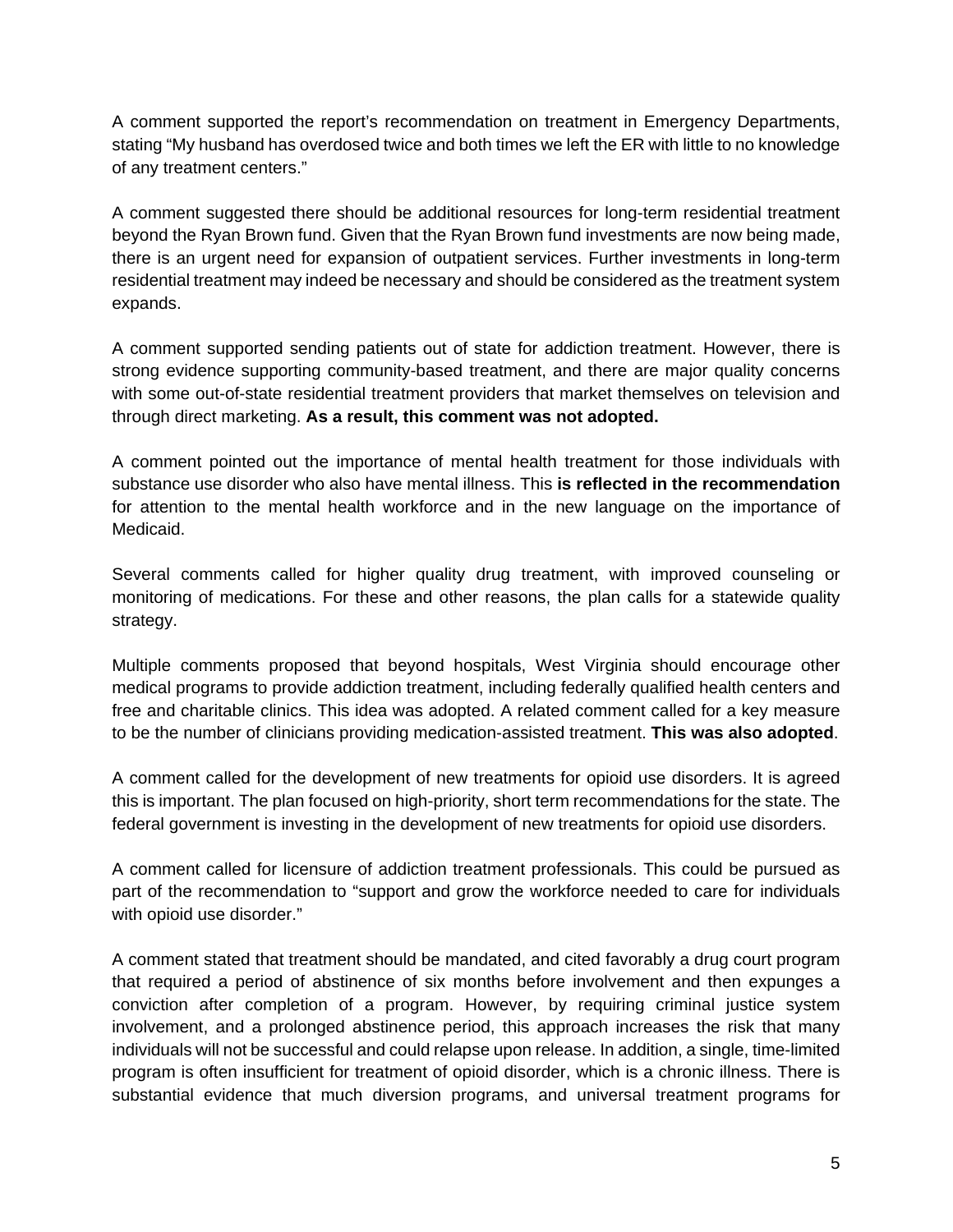individuals with opioid use disorder in detention (with transition to community services), can be highly effective in reducing overdose and recidivism. **This comment was not adopted**.

A comment called for measurement of the number of individuals who begin treatment in the criminal justice system and successfully transition to community-based treatment. **This comment was adopted.** 

Several comments called for expanded access to treatment of HIV, hepatitis C and other reproductive health conditions in West Virginia. Treatment of infectious diseases and the provision of reproductive healthcare is vitally important. However, these topics are beyond the scope of this focused report.

## **Comments on Overdose Reversal**

A comment was received asking whether reporting to the health department of non-fatal overdoses might violate the Health Insurance Portability and Accountability Act (HIPAA). This law provides for reporting to public health agencies.

A comment was received asking whether people would be afraid to call for help if non-fatal overdoses were reported to the health department. The plan's recommending is that this reporting be "for the sole purpose of arranging for outreach and services, such as the Quick Response Teams." It is important that the reporting not lead to punitive measures, for exactly the reason raised by the commenter.

A comment described the use of narcan as wasting resources on people who do not want to be saved. In fact, many people who are treated with narcan are able to access treatment and achieve recovery and return to their families and communities as productive citizens. **This comment was not adopted.** 

A comment called for naloxone distribution and overdose response training to individuals receiving detention. **This idea was included in the report.** 

A comment called for efforts to prevent secondary opioid exposure for first responders and health professionals. The recommendations for carrying naloxone and training in overdose response are consistent with such efforts, and **language has been added to the report**.

A comment stated the report did not call for increased support for community-based naloxone programs. This is not accurate. Recommendation 8 states, "West Virginia should … support community-based naloxone programs."

A comment stated that because the purpose of overdose reversal is to keep the patient alive, the plan should not discuss overdose as an opportunity to engage an individual in additional services, including treatment. However, an overdose reflects the fact that an individual is at high risk for a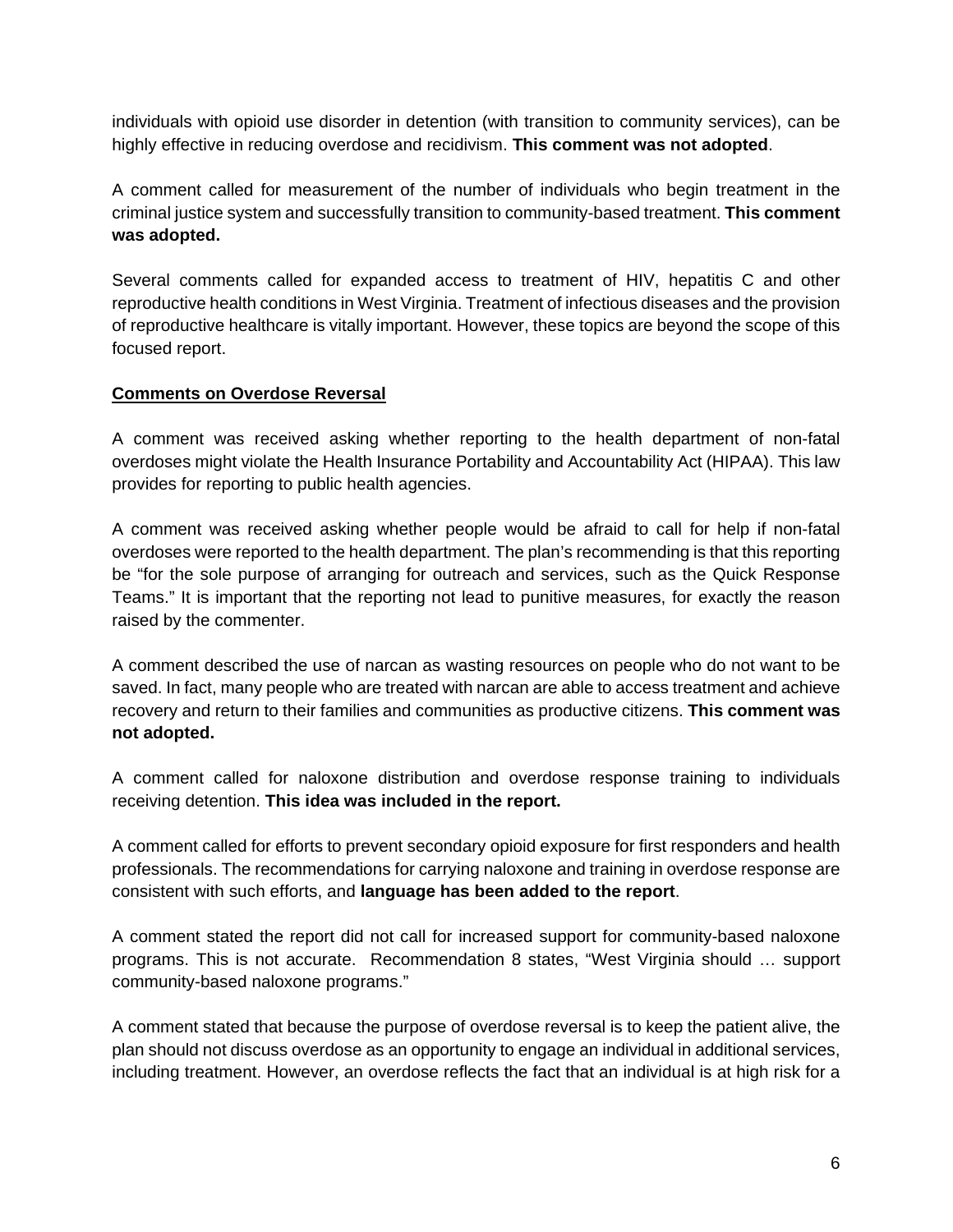subsequent, fatal overdose. Providing additional services beyond naloxone administration may be the difference between life and death for that individual.

### **Supporting Families with Substance Use Disorder**

Several comments supported the recommendation for greater access to treatment and services for families with substance use disorder.

One comment proposed allowing families to seek orders to require treatment for individuals. If someone has a mental illness and is a threat to themselves or others, West Virginia law permits involuntary commitment. There is not an evidence base in support of involuntary treatment for substance use disorder, and there have been abuses in such programs elsewhere. **This comment was not adopted.** 

One comment called for the report to make clear that mothers with opioid use disorder should not be discouraged from receiving effective treatment with medications because of the risk of Neonatal Abstinence Syndrome. Indeed, evidence-based programs in West Virginia do not discourage such treatment. **This has been clarified in the report**, and the primary outcome measure has been clarified to number of babies with Neonatal Abstinence Syndrome born to women with untreated opioid use disorder.

One comment pointed out there have been discussions on strengthening services for at-risk children in West Virginia. The Kids Health Roundtable series **has been referenced in the report.** 

One comment stated, "I have been in hell for over a year from the loss of my son due to opioid drugs. Please do something to stop this. I want no other to suffer like me." For this very reason, there is urgency in implementing the recommendations in this plan.

# **Recovery**

Comments supported the recommendations in the report to increase the quality of recovery housing. As the report notes, these efforts are underway in West Virginia.

Comments supported additional efforts to help individuals in recovery gain employment. **These comments were adopted.** 

A comment pointed out that recovery efforts are broader than those that involve peers. The recommendation on recovery efforts **was reworded** to support a broad expansion of recovery supports, including peer-based supports.

Several commenters recommended the establishment of a statewide peer recovery network and including those in recovery in a meaningful way in the planning and implementation of all aspects of the plan.